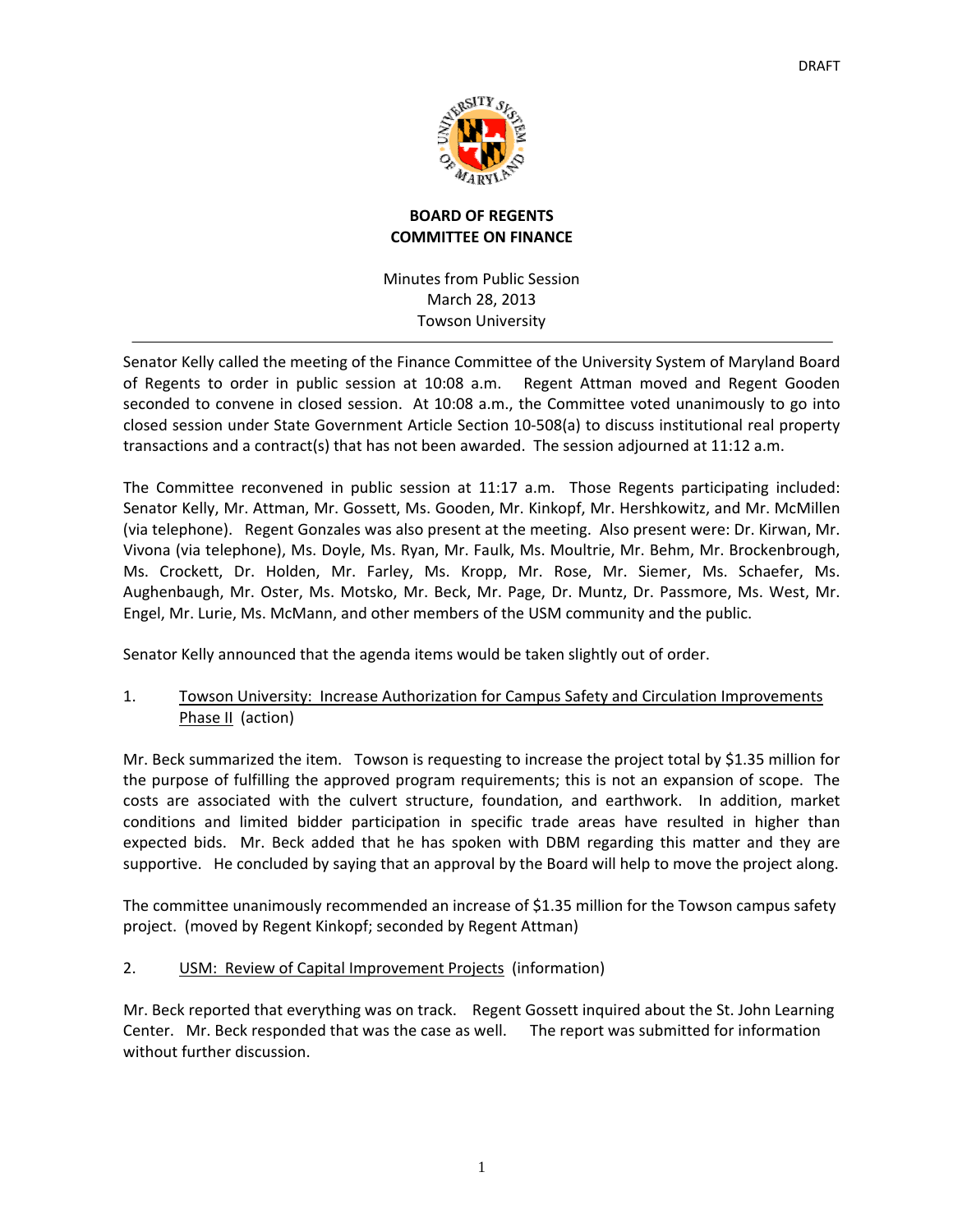# 3. University System of Maryland: Self-Support Charges and Fees for FY 2014 (action)

Ms. West explained that the process for approving tuition and student fees occurs in two separate stages. This schedule is not about tuition or mandatory fees, but rather includes only those nonmandatory charges which are not part of the state budget. The fees do not involve any state dollars as the fee is the revenue source.

Ms. West noted that UMES had a 10% rate increase due in large part to the conversion of efficiency units from two-bed to one-bed units. Also, the campus had personnel costs associated with the revisions to the non‐exempt pay structure. She indicated that the vice presidents of the institutions were present in the audience if anyone had campus-specific questions, in particular, Dr. Holden was present if anyone wanted to ask about UMES' rate increase. Regent McMillen (on the phone) asked if the fee schedule included athletic fees. Ms. West responded that the athletic fees are not included as part of this action, as those fees are mandatory charges, and this schedule includes only those fees that are considered optional, such as room and board selections. Commenting on the attachments, Regent Hershkowitz asked about UMB and its apparent lack of student involvement in the fee setting process. Ms. Byington, vice president of UMB, indicated that UMB did in fact meet with student bodies, and that perhaps that was not reported fully. She added that student names and/or further information was available if anyone was interested.

The committee unanimously recommended the proposed self‐support charges and fees for FY 2014 as set forth in the item's schedule. (moved by Regent Gooden; seconded by Regent Gossett)

# 4. University of Maryland, Baltimore County: Food Service Contract Renewal (action)

Ms. Schaefer, vice president of UMBC, stated that UMBC is seeking the Board's approval to renew the food service contract with its current provider, Chartwells. The renewal contains a 2.5% increase over the current year in line with the CPI and the contract. She added that UMBC has seen a lot of voluntary food sign‐ups and that their surveys show that 88% of the student diners rate the food service as very good – excellent. Overall, the campus is happy with the provider.

The committee unanimously recommended the renewal of the contract with Compass Group USA by and through its Chartwells Division for a term of one year as described in the item. (moved by Regent Gossett; seconded by Regent Gooden)

# 5. University System of Maryland: Transfer Students – Patterns of Enrollment and Success FY 2012 (information)

The committee heard a presentation by Dr. Muntz. He indicated that Maryland community colleges will become the primary feeders of students to the USM institutions, surpassing first-time full-time freshmen. Transfer student enrollments have grown 10% since FY 2011 and 19% since FY 2008. While these students enroll in generally available programs, such as business, social sciences, and computer science, the STEM enrollment tends to be the first-time full-time freshmen. The data show that graduation rates vary depending on a number of factors. Those students who attend full‐time and enter at the sophomore level or above, have a greater level of success. Also, at >70% and 65%, the graduation rates at the Shady Grove and Hagerstown centers are evidence that those 2+2 programs are a great investment and play a critical role in the education of Marylanders. Dr. Muntz concluded his presentation with several transfer policy implications for consideration, including strategic program expansion, a push toward increasing the number of completed credit hours before transferring, and expanding financial support to help more students attend full‐time. In response to a